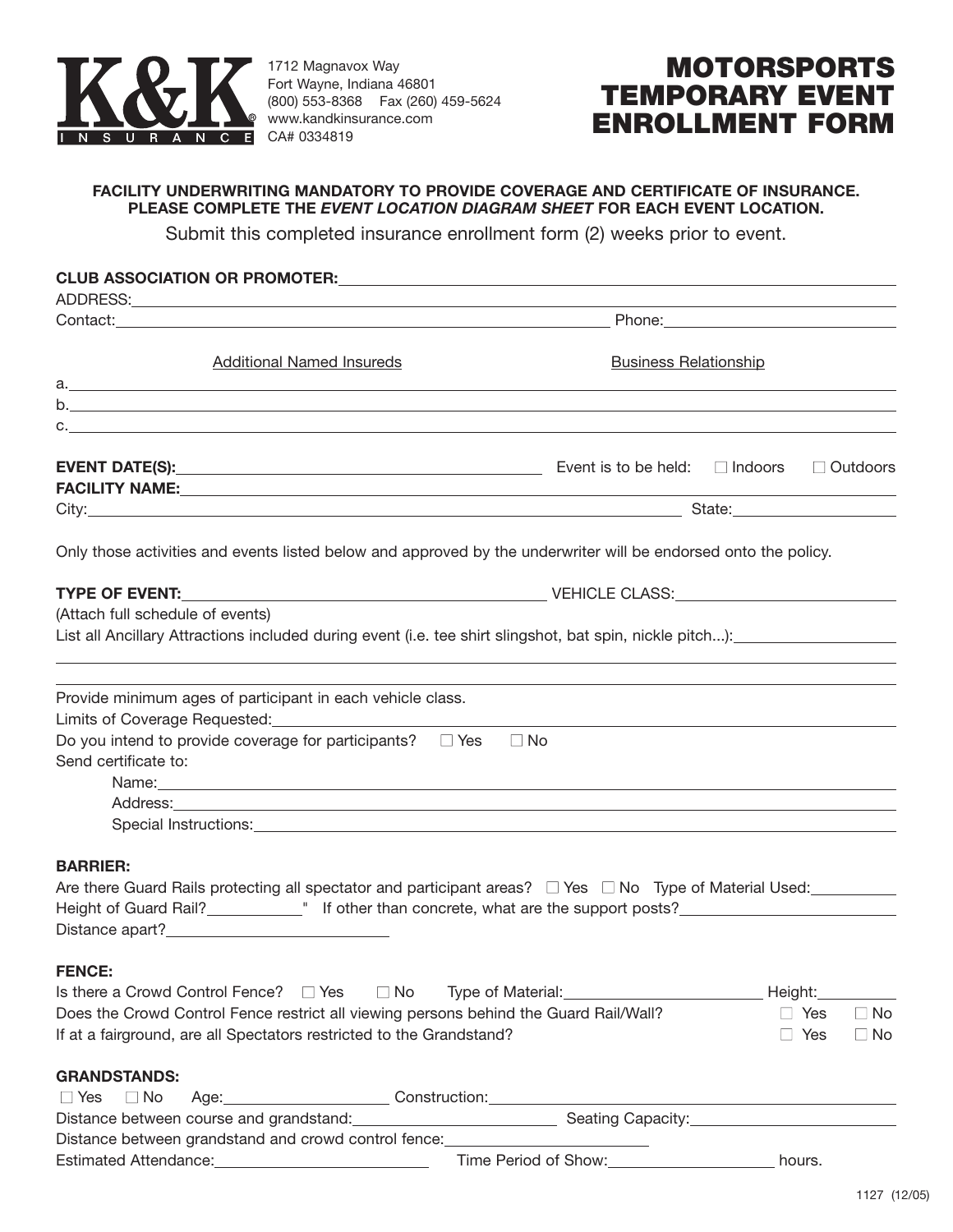| Any rows blocked off during event? $\Box$ Yes $\Box$ No If yes, show on diagram.<br>Ambulance present? $\square$ Yes $\square$ No Fire Extinguishers? $\square$ Yes $\square$ No Type:                             |                                                                                  |  |
|--------------------------------------------------------------------------------------------------------------------------------------------------------------------------------------------------------------------|----------------------------------------------------------------------------------|--|
| Number of EMTs_________________                                                                                                                                                                                    |                                                                                  |  |
| Are you using K&K Insurance Release Form Procedures?                                                                                                                                                               | $\Box$ Yes $\Box$ No                                                             |  |
| Number and type of security personnel: Uniformed Officers_____________ Contracted____________ Employees_______                                                                                                     |                                                                                  |  |
| <b>FOR MONSTER TRUCKS:</b>                                                                                                                                                                                         |                                                                                  |  |
| Do all trucks have remote ignition kill systems? $\square$ Yes $\square$ No                                                                                                                                        |                                                                                  |  |
| If Yes, are all systems tested prior to each event? $\square$ Yes $\square$ No                                                                                                                                     |                                                                                  |  |
| Ride truck present? $\Box$ Yes $\Box$ No If Yes, provide details regarding trucks and program.                                                                                                                     |                                                                                  |  |
| List any specialized vehicle exhibitions (i.e. jet vehicles, freestyle motocross, etc.)                                                                                                                            |                                                                                  |  |
| Do all monster trucks participating meet or exceed the standards outlined in the current MTRA rulebook?                                                                                                            | $\Box$ Yes $\Box$ No                                                             |  |
| FOR AUTOCROSS, RIDE AND DRIVE, DRIVING SCHOOL AND DRIFTING TYPE EVENTS:                                                                                                                                            |                                                                                  |  |
| What is the maximum speed allowed? ___________                                                                                                                                                                     |                                                                                  |  |
| Maximum number of cars on course at one time? ___________                                                                                                                                                          |                                                                                  |  |
| <b>FOR DRIVING SCHOOLS:</b>                                                                                                                                                                                        |                                                                                  |  |
| Number of instructors?___________ Number of students?___________                                                                                                                                                   |                                                                                  |  |
|                                                                                                                                                                                                                    | ,我们也不会有什么。""我们的人,我们也不会有什么?""我们的人,我们也不会有什么?""我们的人,我们也不会有什么?""我们的人,我们也不会有什么?""我们的人 |  |
|                                                                                                                                                                                                                    |                                                                                  |  |
|                                                                                                                                                                                                                    |                                                                                  |  |
|                                                                                                                                                                                                                    |                                                                                  |  |
|                                                                                                                                                                                                                    |                                                                                  |  |
| Percentage breakdown of school instruction: Classroom time_________%, On track time_________%                                                                                                                      |                                                                                  |  |
|                                                                                                                                                                                                                    | <u> 1989 - Johann Stoff, amerikansk politiker (* 1908)</u>                       |  |
| <b>FOR RIDE AND DRIVE EVENTS:</b><br>Describe format of event (ie., dealer test drive, follow the leader, exhibitions with professional drivers)                                                                   |                                                                                  |  |
|                                                                                                                                                                                                                    |                                                                                  |  |
| Are passengers allowed? $\Box$ Yes $\Box$ No If Yes, what is the minimum age?                                                                                                                                      |                                                                                  |  |
| Is there any public road exposure? $\Box$ Yes<br>$\Box$ No                                                                                                                                                         |                                                                                  |  |
| RETURN TO K&K INSURANCE GROUP, INC., 1712 MAGNAVOX WAY, P.O. BOX 2338, FORT WAYNE, IN 46801<br>PHONE 800-553-8368 · FAX 260-459-5624                                                                               |                                                                                  |  |
| IMPORTANT: COVERAGE WILL NOT BE PROVIDED UNLESS FOLLOWING PAGE IS COMPLETED FOR EACH LOCATION.                                                                                                                     |                                                                                  |  |
| I understand that the insurance company in determining whether to provide a quotation for insurance coverage will rely on the informa-                                                                             |                                                                                  |  |
| tion contained in the application and all other information being submitted. I hereby warrant, represent and confirm that, to the best of<br>my knowledge, all information provided is complete, true and correct. |                                                                                  |  |
| Applicant's Signature                                                                                                                                                                                              | Producer's Signature (if applicable)                                             |  |
| Applicant's Name (print)                                                                                                                                                                                           | Producer's Name (print)                                                          |  |
| Date (MM/DD/YY)                                                                                                                                                                                                    | Date (MM/DD/YY)                                                                  |  |